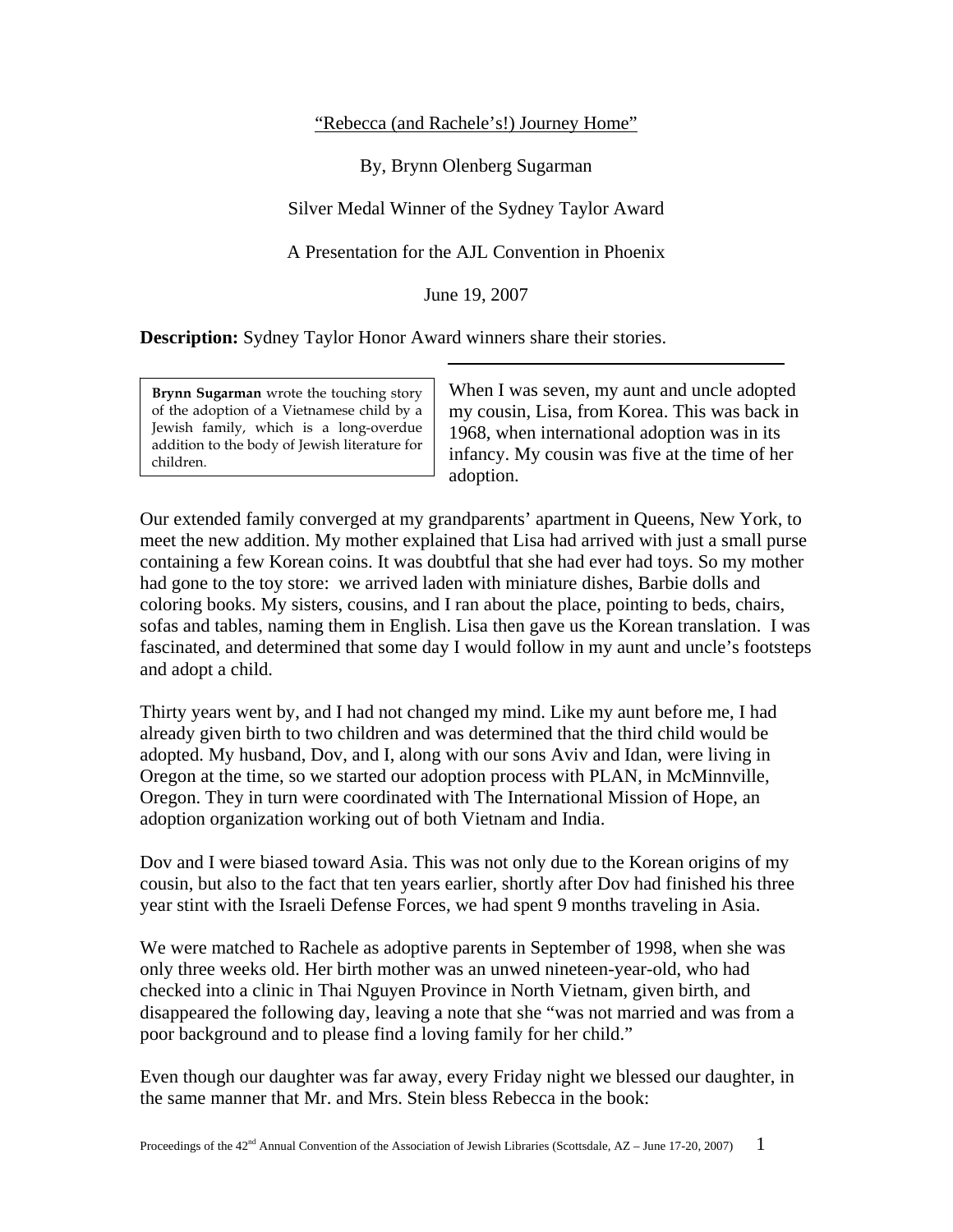"…Mr. and Mrs. Stein had faced toward Vietnam, held their hands atop an imaginary little head, and said the traditional blessing for little girls: 'May God make you kind and righteous like the first mothers of our people, Sarah, Rebecca, Rachel, and Leah.' Even though Baby Rebecca wasn't Jewish yet, receiving her parents' blessing was a good first step."

It was four months before bureaucracy on both sides of the Pacific would unfold. In retrospect, it all went quite smoothly and the entire process did not take much longer than a pregnancy, but at the time, the wait felt eternal. We wanted our baby and we wanted her immediately! We were surprised to find that the Immigration and Naturalization Services of the United States was almost as bureaucratic as its counterpart in a Communist country in the developing world.

My suitcase had been packed since November. It waited silently under my bed. It included items that would be used to celebrate Shabbat, which is faithfully recorded in the book:

"…Mrs. Stein had packed tiny candlesticks and candles, so that she and Rebecca could celebrate their first Shabbat together."

A flexible airline ticket that allowed for me to travel within a week's notice had been purchased. PLAN held our hand throughout the entire process. They hoped that I would receive approval to travel before February. During that month, the entire country of Vietnam shuts down, in celebration of Tet, the Vietnamese New Year. It could retard our process by an entire month.

Groups of adoptive parents are sent at the same time to pick up their children. A group was leaving for Hanoi at the end of January. PLAN hoped that the group would include me. Imagine our shared disappointment when the deadline came and went, and one particular outstanding piece of paper had still not been signed by the correct official and faxed to PLAN in the US. I was told that it was hopeless: I would indeed need to wait until after Tet.

I hung up the phone and cried. Then I began to pray. I reasoned with the Divine: I was trying to do a good thing and I needed some assistance: help me, I practically shouted.

Within the hour, the phone rang. It was PLAN. My contact at the agency was both excited and baffled. She said that it was already evening in Vietnam, and offices were closed. So naturally, they had not expected my coveted piece of paper to arrive. Yet since we had last spoken, a fax had arrived from Vietnam, and it was indeed that very document. I was told to get ready to leave for Vietnam in exactly a week. So my adoption story includes a small (or not so small) taste of the mystical and miraculous.

On the plane, I was barely breathing from excitement.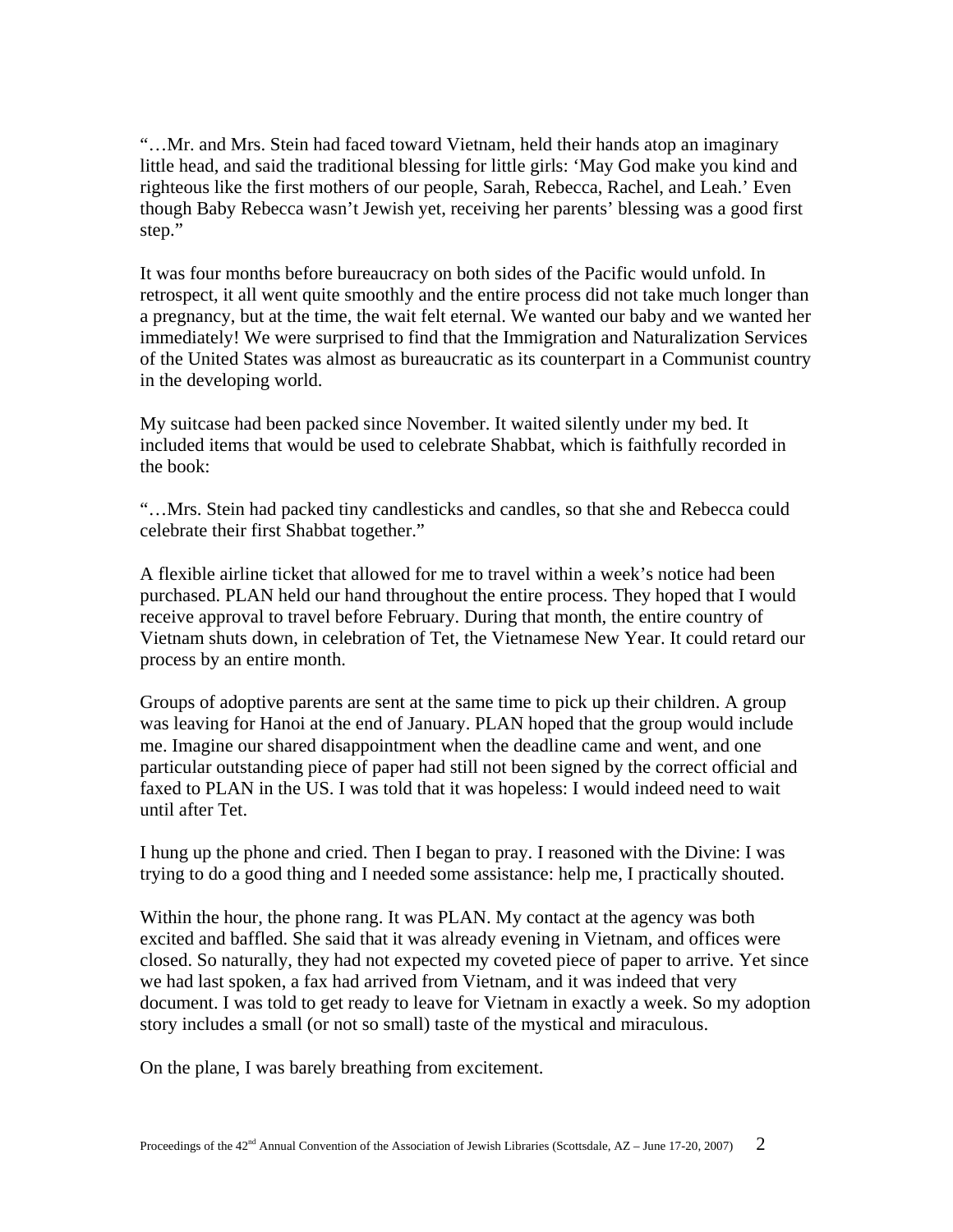The trip took seventeen hours, and included many stops: from Portland to Los Angeles to Osaka to Bangkok, and finally on to Hanoi.

Meanwhile, my mother Marlene was also in transit, from Ben Gurion airport in Tel Aviv to Hanoi, via Paris.

Our time in Vietnam was magical: rickshaw rides and water puppet shows, boating on misty waters which led us through tunnels and caves, thousand-year-old Buddhist temples and colorful silk shops. In "Rebecca's Journey Home" I try to capture the essence of these exotic experiences in the gifts that are bought for the children back home-and which were indeed purchased for Aviv and Idan:

"…Mrs. Stein was touring the country and shopping for interesting gifts-wooden instruments shaped like frogs, silk robes, and a dragon water puppet."

All of these items and experiences were wonderful. But the truly transcendent moment took place less than two days after I landed: a minivan arrived at the hotel where I was staying. A troop of women flocked into the lobby, each carrying a baby. I stood with several other anxiously awaiting parents-to-be. Names were being called.

"Sugarman!" one woman shouted. She had fostered Rachele since her birth. I recognized the baby girl in her arms from a photograph we had received just weeks before. Within seconds she was in my arms, and I couldn't stop crying. Neither could her foster mother as she said goodbye. I could tell that she had received a lot of love and nurturing. Best of all, my mother, who had just arrived in Hanoi, walked through the front door less than half an hour later, and the tears started all over again.

We brought five-month-old Le Thi Binh Minh, or Rachele Zohar, as she would be known in English and Hebrew, upstairs. In spite of the fact that it was mild and 70 degrees Fahrenheit outside, she was swaddled in two blankets, two knit sweaters and a number of tiny t-shirts. In East Asia, they believe in keeping babies warm no matter how strongly the sun shines: those of us who neglected to put a cap on our baby's head while walking about outside received tongue clucking and reprimands which easily broke through any language barrier. This was seen as invasive by many of the non-Jewish adoptive parents. However, having lived for many years in Israel, and being a member of the nation that invented the term "chutzpah," I was used to a culture which pooh-poohed privacy and not only found these behaviors acceptable, but familiar and endearing.

It took several minutes to peel off all of the clothing layers. Her bottom was padded with, by now wet, rags: diapers are expensive in Vietnam. We squatted down beside the inflatable baby pool that I had brought in my suitcase (I had been warned that the hotel bathroom would only contain a shower stall) and got a good look at our beautiful new daughter, and granddaughter, as we cleaned her up and cooled her off. She was a charming little Buddha, with fuzz for hair, a round face and yummy cheeks (both above and below!) Even her nocturnal sobs, which kept my mother and me comforting her in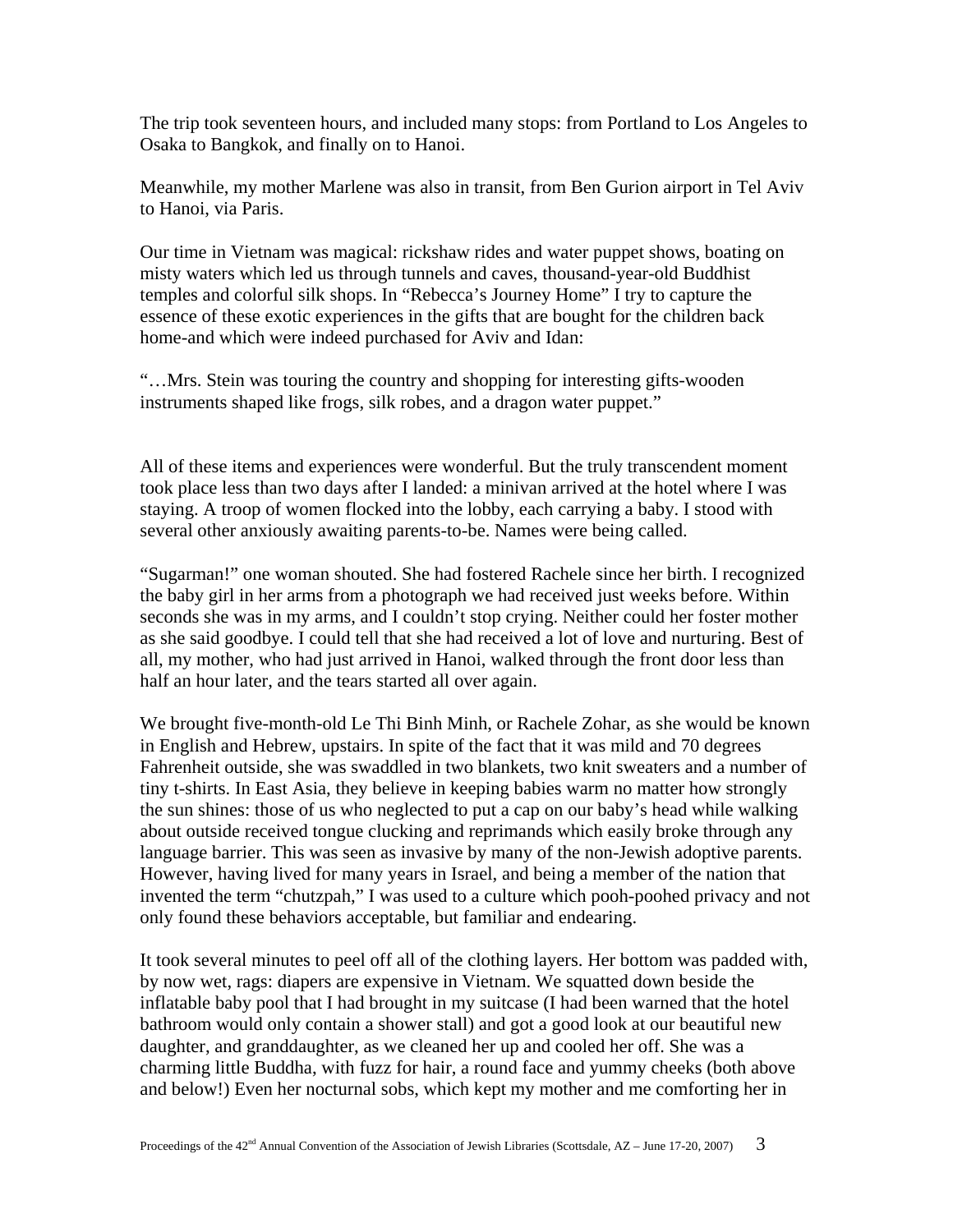our arms throughout the first night, could not keep us from falling immediately in love with her. Sleep deprivation was no match for her charm.

The Vietnamese government has a special "Giving and Receiving Ceremony" whereby custody of an adopted child is officially transferred from one individual to another. My mother, Rachele and I traveled with the other adoptive parents and babies from Hanoi to Thai Nguyen in a minivan, where we met with the individuals who still had custodianship over our children. Rachele's was the doctor who had delivered her. His name is Le Van Binh. She was born in the Minh Lapp Clinic, as in Ho Chi Minh. So her Vietnamese name, Le Thi Binh Minh, is a combination of the doctor's name and the clinic's name. Together, Binh Minh means "sunrise on a beautiful morning," which corresponds to her middle name, the Hebrew Zohar, that is, "illumination."

We all sat around a long table of polished wood. We signed documents, shook hands, and posed for photographs under the official symbol of the State of Vietnam, which hung proudly on the wall. Not exactly the spiritual, jasmine tea-sipping experience I had hoped for! However, Dr. Le Van Binh was a lovely man, who placed a beautiful silver anklet on Rachele's foot as a good luck gift. She was the only baby who had ever been relinquished at his clinic, the experience had been unique for him, and he took her wellbeing quite seriously.

My mother and I wanted to visit the orphanage which had been involved with Rachele's health and general care, but some of the children were sick. The orphanage manager felt that we could pass the germs on to Rachele, and therefore barred visitations. My mother had brought a suitcase with her filled with one hundred wrapped gifts for the children. In the end, we simply gave this suitcase to a representative from the orphanage. I fictionalize this in the book by mentioning that

"There were boxes of toys that members of the synagogue had donated for the children at the orphanage."

We regretted not having been able to go to see these little ones ourselves. As the Jewish tradition states, "to save a life is to save a world," but we likewise wanted to give of ourselves to those left behind. I suppose we'll just have to visit the orphanage in a few years time, during Rachele's Bat Mitzvah trip, when we plan to return to the land of her birth.

When I arrived home in Oregon two and a half weeks later, where my husband, parentsin-law from Israel, and sons were waiting, the process of falling in love began anew, as the next stage of becoming a family began. This is mirrored in the Stein family's airport reunion:

"At last the day arrived for Mrs. Stein and Baby Rebecca to come home. The family arrived at the airport early and waited eagerly until they saw Mrs. Stein, walking like a queen down the carpeted hallway. Little Rebecca was in a pouch, pressed to her tummy like a baby kangaroo. Jacob and Gabriel hopped up and down while everybody hugged.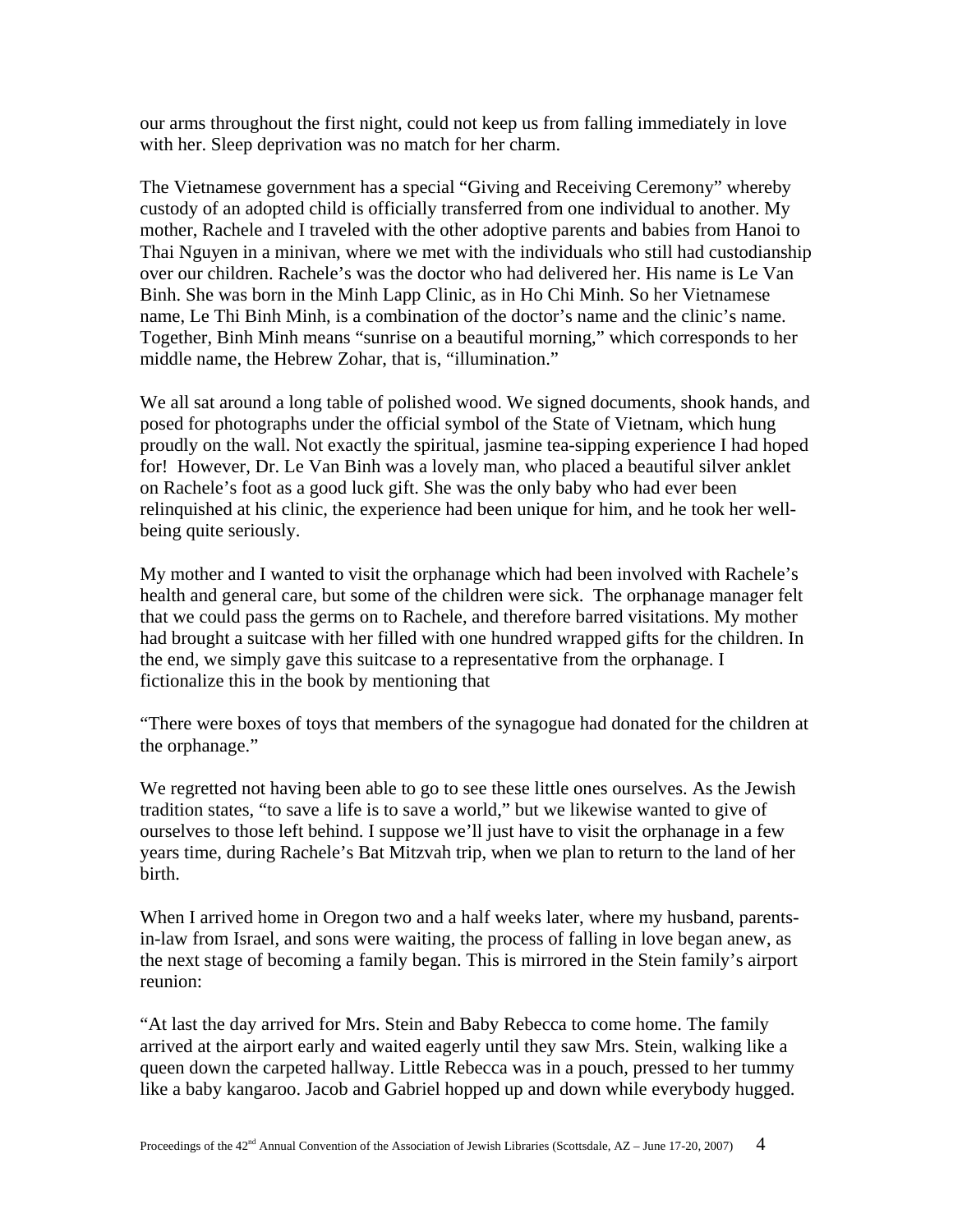'I want to hold her!' Gabriel shouted.

'Me first, I'm older!' Jacob argued.

'Hey, what about me?' Mr. Stein asked."

We spent the next year making our daughter an American citizen and arranging her conversion to Judaism with the rabbinical court of Seattle, a city which soon became home. Naturally, in the book, the mikvah ceremony was a perfect way to capture the process of conversion:

"Just before her first birthday, the family brought Rebecca to the mikvah, the ritual bath. Inside was a small, warm pool. Mr. Stein carried the baby down the steps and gently placed her in the water while the rabbi recited blessings. She was given the Hebrew name Rivka Shoshanah. Mr. and Mrs. Stein promised to give their daughter a Jewish education and raise her to love Shabbat and the holidays."

The years passed. Like most adoptive parents, my husband and I bought books on adoption, both for us and for our children. Rachele was now over five, the age that my cousin Lisa had been when she was adopted. She had a book about adoption which she loved, "I Love You Like Crazy Cakes," by Rose Lewis. She had her adoption photo album, the baby book which memorialized her entrance into our family. But among the adoption books available for children, I realized that there was an empty niche waiting to be filled. None of the books dealt with adoption from a uniquely Jewish angle.

Luckily, I had a BA in Creative Writing and a Master's in English literature. My poetry had been published in a variety of literary periodicals. In recent years, parenting had taken precedence over writing, but the hunger to return to my chosen craft had started gnawing at me about three years before, at around the time of 9/11, the second Intifada and my  $40<sup>th</sup>$  birthday, all emotional events. I had returned to writing, but this time I was attracted to children's literature, an art form requiring the same skill as poetry: the ability to be concise while evoking thought, emotion and color.

As a writer, I cannot resist the urge to fictionalize reality: non-fiction is not my calling. I therefore turned "Rachele" into "Rebecca" and "Sugarman" into "Stein," and took some creative liberty with details. However, *Rebecca's Journey Home* is strongly based on Rachele, the story of her adoption and how it affected our entire family.

Jewish tradition is woven into the book. However, I wrote with an intention to be inclusive. Although I personally identify with the liberal end of Modern Orthodoxy, my desire was to speak to all Jews, regardless of labels and affiliation.

The message of *Rebecca's Journey Home* is that a person can be many things at once: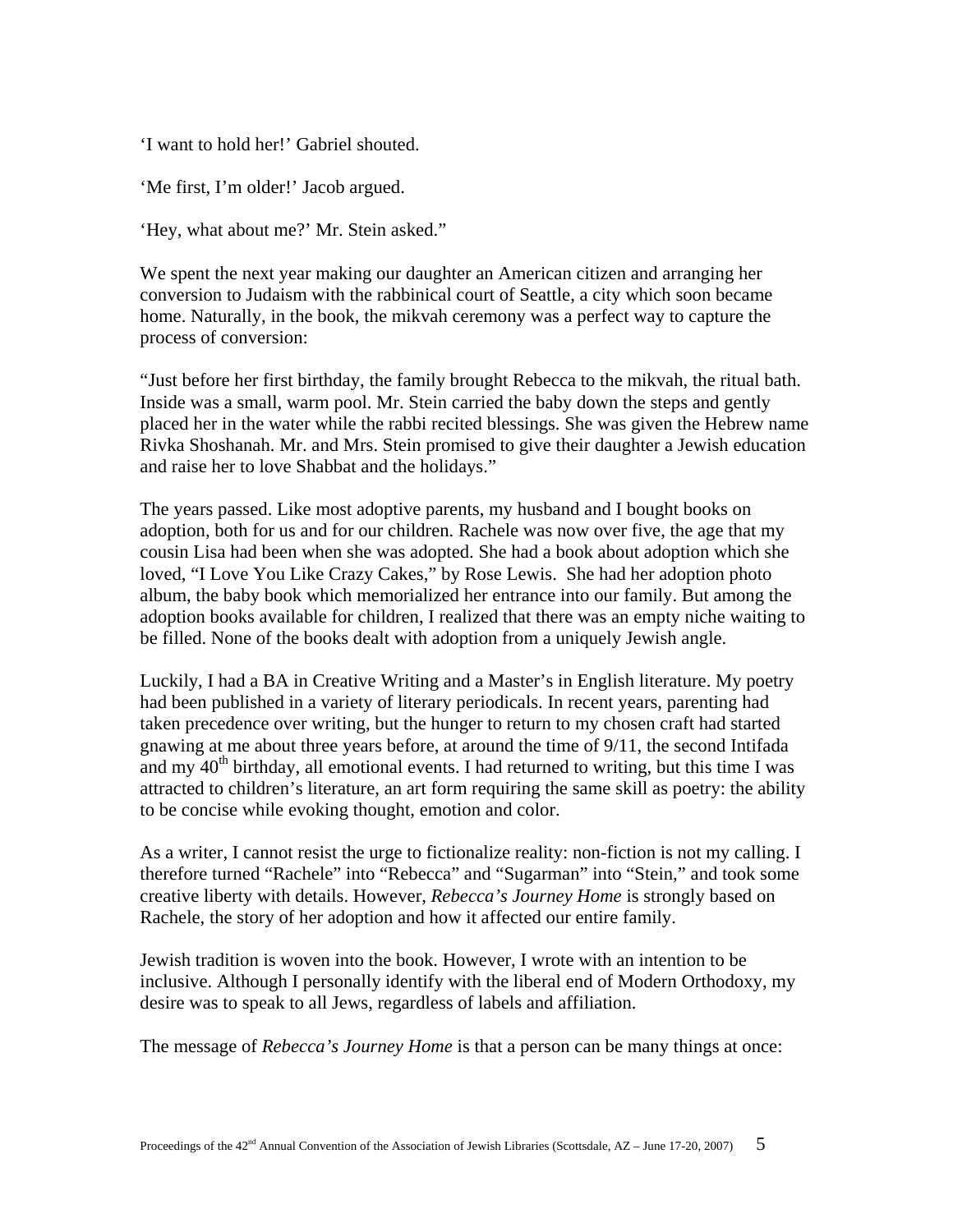"Now the baby had three names. She had a Vietnamese name: Le Thi Hong. She had an English name: Rebecca Rose. And she had a Hebrew name: Rivka Shoshanah.

She was Vietnamese, American, and Jewish."

I hoped that the book's message of diversity not only within society but within oneself would appeal to a diverse audience and enable the book to find its place among the rainbow of multicultural stories available today - touching non-Jews and non-adoptive families in addition to those within the Jewish adoption community.

I also wanted to promote the notion of diversity of interests:

"'And she'll be many more things someday,' Mrs. Stein said.

'Maybe a mother like you,' Jacob suggested.

'Or an astronaut like me,' Gabe added.

'Or a famous poet, Olympic skier, and mathematician all rolled into one!' Mr. Stein said with a smile.

'You can't be all of those things!' Jacob protested.

'You can be as many things as you want to be. Or at least you can try,' his dad replied.

I knew that writing is a competitive field, and that to send an unsolicited manuscript is to gamble. So you can imagine my delight when I received an e-mail from Kar-Ben Publishers, a Jewish press for children's literature, stating that my book had been accepted for publication!

Kar-Ben was in the process of being bought by Lerner Publishing, located in Minneapolis. I signed a contract with Kar-Ben/Lerner in 2004: it would take two years for the book to be released. Meanwhile, Michelle Shapiro was chosen to illustrate the book.

I was thrilled when Kar-Ben/Lerner finally e-mailed me a preview of Michelle's work! Michelle makes gorgeous use of color and captures the loving spirit of the adoption journey. And I couldn't get over how she portrayed the streets of Vietnam: as if she lives there! Michelle is aunt to a child who was also adopted, and told me that this gave her a sense of intimacy with her subject matter.

The book could be preordered on Amazon by September, 2006, and was officially released on October  $31<sup>st</sup>$ . My family had gone through many changes since I had signed the contract two years earlier with Kar-Ben/Lerner: mainly, that we were no longer living in the Pacific Northwest but were instead 10,000 miles away, in Ra'anana, Israel.